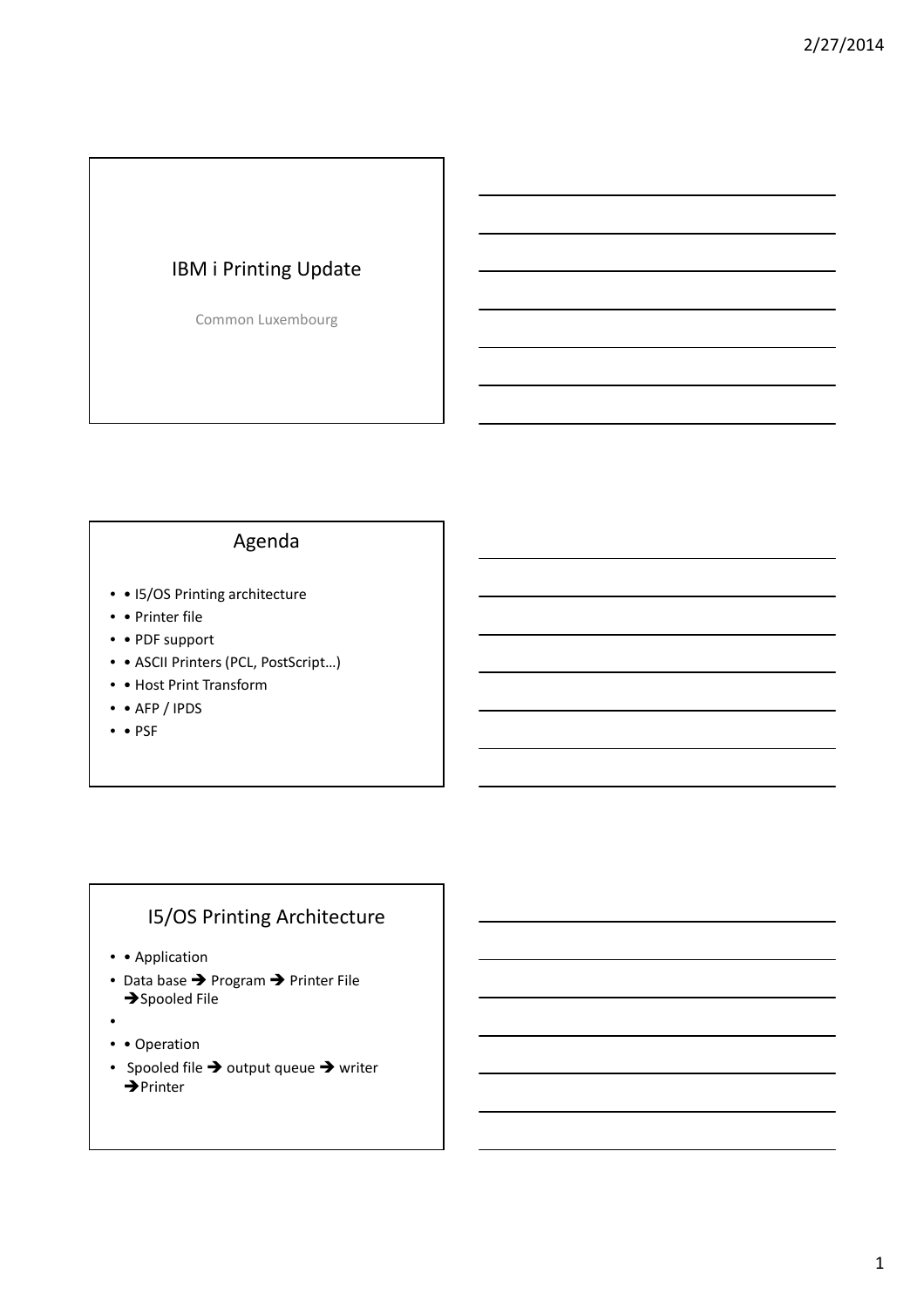



## Spooled File

• SCS

- Line printer (SNA Character String) limited presentation (CPI, bold,..)
- AFPDS
	- Graphics document oriented
- IPDS
	- ~= AFPDS Graphics printer oriented
- ASCII
	- Printer Oriented

# AFPDS Components

IOCA/GOCA/BOCA IBM document architecture

- Fonts
- Overlay
- Page segments
- Lines
- BarCode • Gray zone
- Logos
- Signatures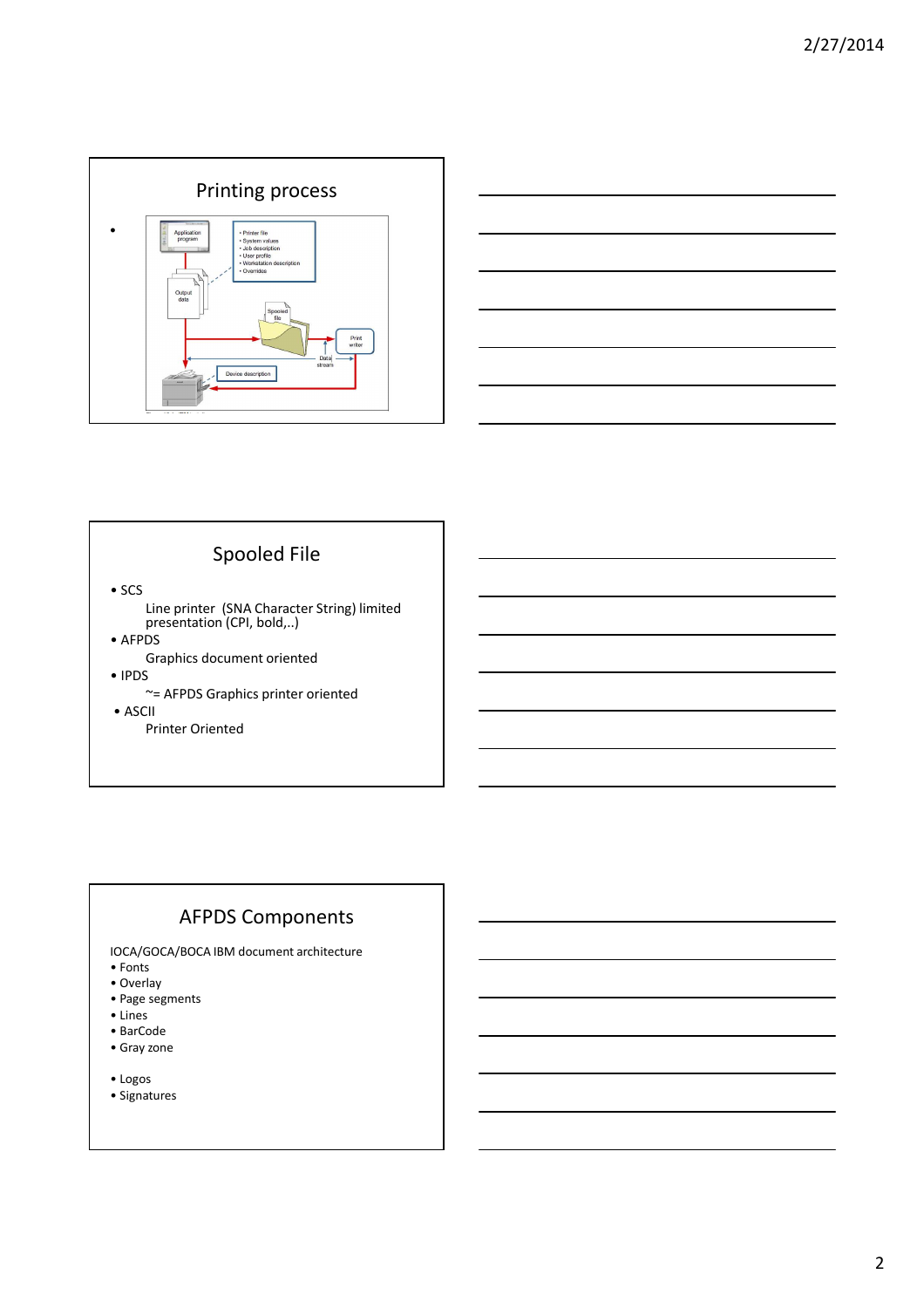## DDS Keywords

– Basics… for SCS printer • SKIPA SKIPB SPACEA SPACEB – Basics… for matrix printer • CPI LPI CHRSIZ • HIGHLIGHT UNDERLINE PRTQLTY – Advanced.. For matrix printers • DFNCHR COLOR – For special printers • TRNSPY

## DDS Keywords

- for AFP/IPDS printers
	- FONT FNTCHRSET CDEFNT
	- LINE BOX
	- BARCODE
	- DRAWER DUPLEX OUTBIN
- Advanced
	- POSITION TXTRTT
	- OVERLAY PAGRTT PAGSEG

# DDS Keywords

- For AFP documents
- DOCIDXTAG
- DTASTMCMD (AFP NOP code)
- STRPAGGRP ENDPAGGRP
- INVDTAMAP INVMMAP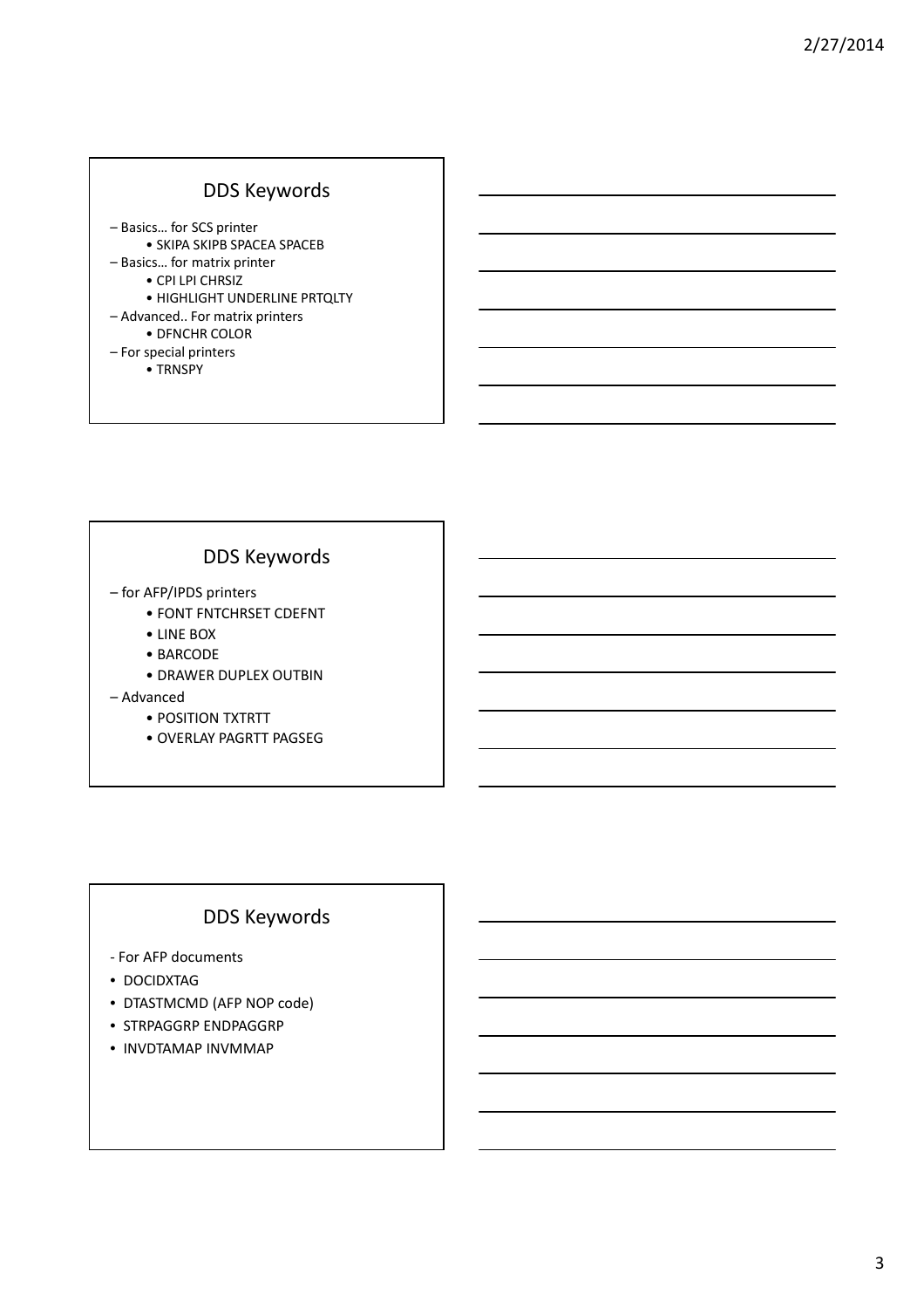#### PRTF

- Type (\*AFPDS) required for advanced functions
- Usefull values in V6R1 for **PDF…**
	- Stream file name to store the pdf…
- (no LPP and no config required)… OVRPRTF STMF()… Available in CRTPRTF, CHGPRT and OVRPRTF…

### Host Print Transform

- +/- like a printer driver
- The spooled file is stored in an output queue in an internal i5/OS format
- The spooled file is transformed into a data stream (printer language) depending on the printer type and model
- PCL, PostScript,… but also PDF, TIFF,…
- Use standard format or custmized through WSCT object.

### **WSCST**

- • WORKSTATION Customization Table
- A language to define printer driver.
- For each printer command name, define the HEX string.
- http://www.ibm.com/support/docview.wss?ui d=nas8N1010140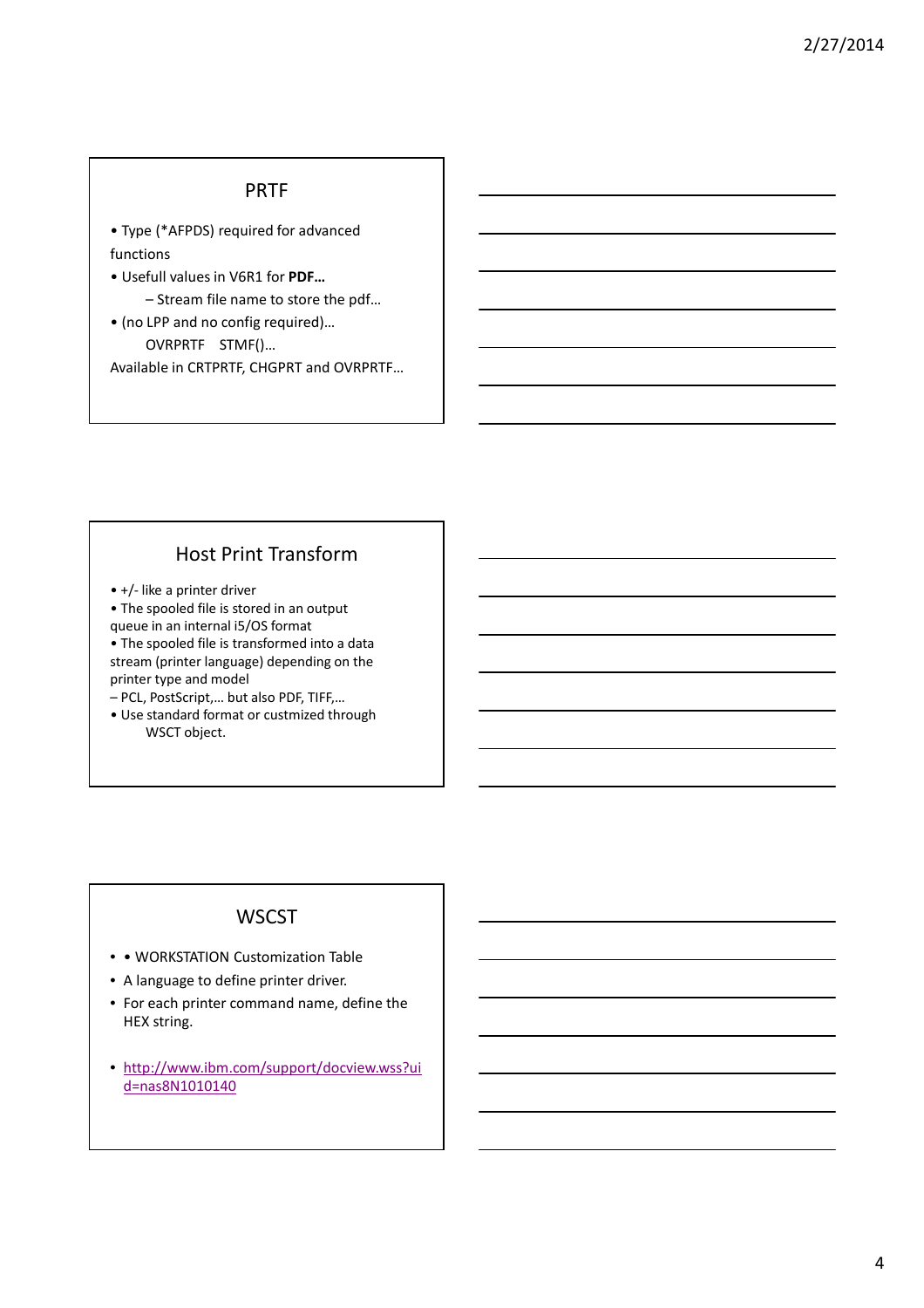5

### **BarCodes**

- A barcode is just a font… so a DDS keyword…
- Barcodes are standard in i5/OS
	- 1D barcodes (EAN, Code 39, Interleave 2of5, CODE 128, etc..)
	- 2D barcodes (PDF417.. QR Code)

### BARCODE keyword

• BARCODE(bar-code-ID [height] [[\*HRZ | \*VRT] [\*HRI | \*HRITOP | \*NOHRI] [\*AST | \*NOAST] [modifier] [unit-width] [wide/narrow-ratio]])

• Barcode-ID : – CODE128 CODE3OF9 EAN13 INTERL2OF5…

# BARCODE Keyword

• Heigth

- Either number of lines : 1 9 lines
- LPI(6)  $\rightarrow$  6 = 1 inch<br>- OR x \*UOM
- 
- Refer to UOM keyword in PRTF : \*CM/\*INCH.. x can be any value between .1 and 10 inches or .25 and 25.40 cm
- 
- Orientation \*HRZ or \*VRT
- Include readable information – \*HRI / \*NOHRI
- Where to include \*HRITOP Include the asterisks for Code3of9
	- \*AST / \*NOAST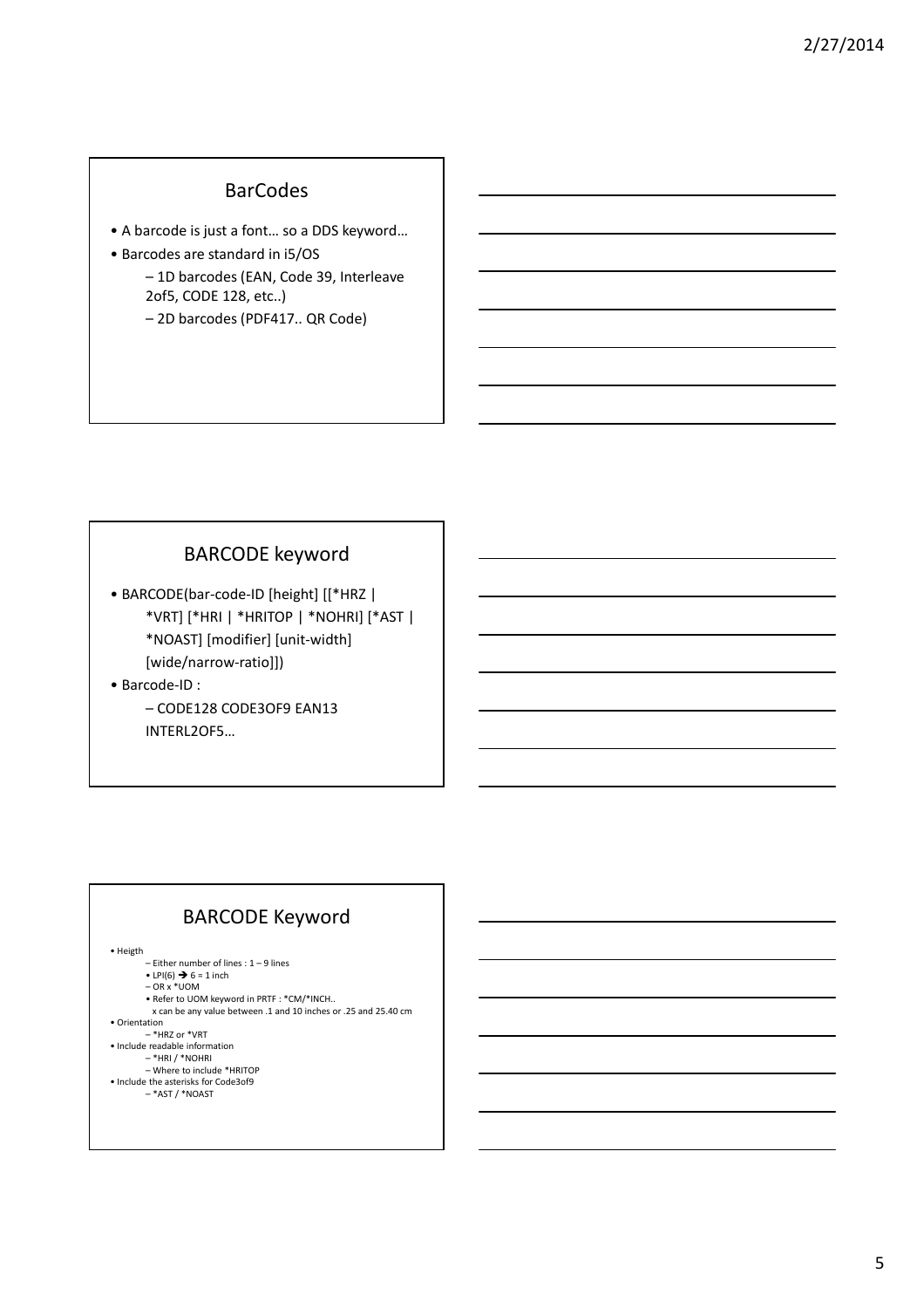### BARCODE Keyword

- Width of the line/bar/space… (narrow) – \*WIDTH (from 0.007 to 0.208)
	- Ex (\*WIDTH &width)
- Ratio between narrow and wide bar – \*RATIO (from 2.00 to 3.00)
- Position in Line/Column is the upperleft position of the BarCode

### BARCODE Keyword

• (\*PDF417 row-size number-rows security [escape-indicator] [\*MACRO(&data-fieldname)])

- Row size (between 1 & 30 characters)
- Number-rows (bewteen 3 & 90 OR \*MIN)
- Security (between 1& 8 ~= added checksum)
- Escape \*ESCAPE or \*NOESCAPE \ is escape
- \*MACRO = Control Block coding…

### LINE Keyword

• LINE(position-down | &position-down-field position-across | &position-across-field line-length | &line-length-field line-direction line-width | &line-width-field [line-pad] [color value])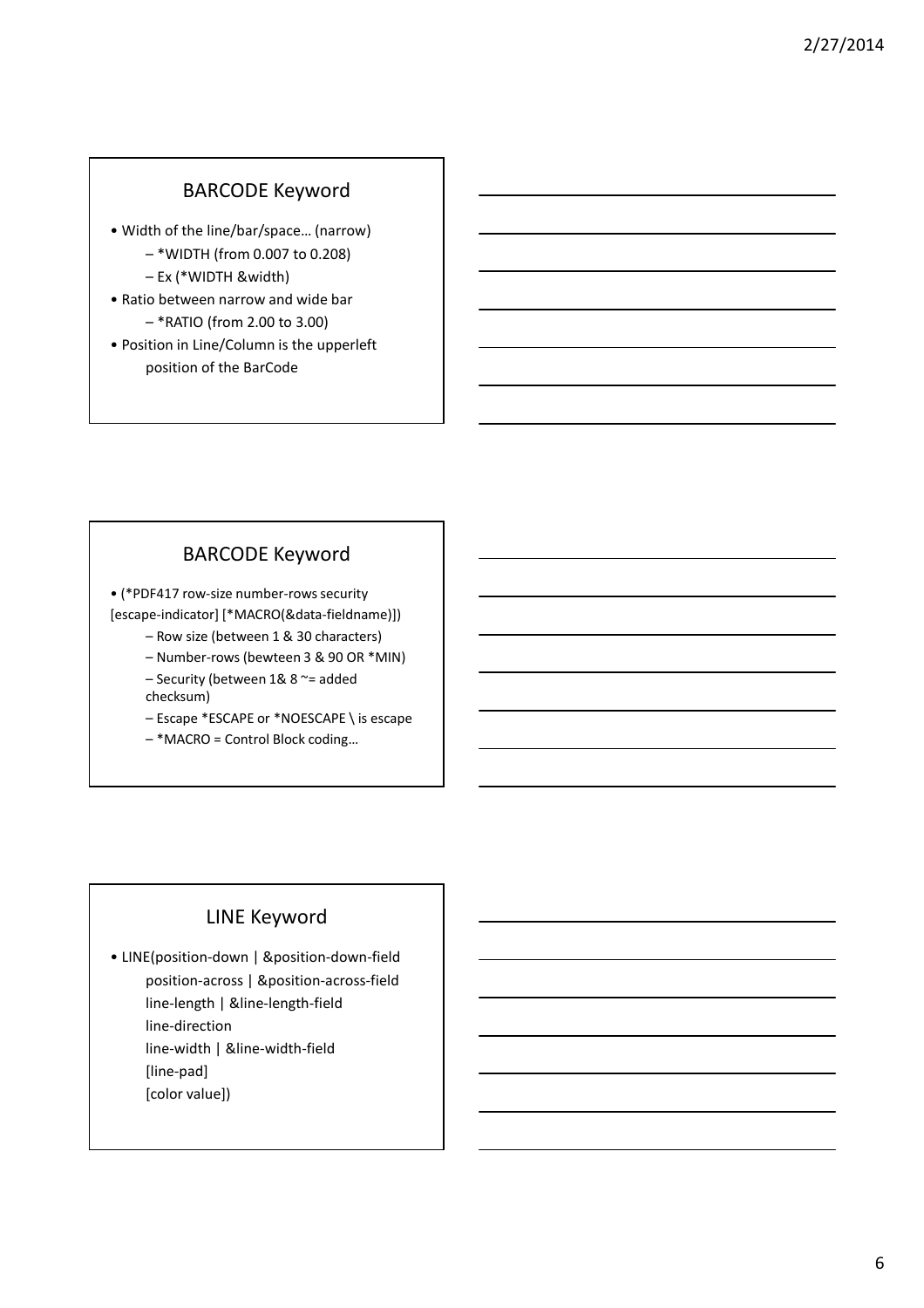# LINE Keyword

- Position (down& across), length, direction and width are required.
- Can be constant or variable.
- Program to System fields
	- Type S
	- Usage P
	- Len 5 dec 3
- Value between .001 and 22,75 inches or .001 and 57,79 CM.
- Special values:
	- \*NARROW = 12/1440 in.
	- \*MEDIUM = 24/1440 in.  $-$  \*WIDE = 36/1440 in.

# LINE Keyword

- Line Direction : \*HRZ / \*VRT
- Line Pad : \*BOT/\*TOP or \*RIGHT/\*LEFT – Default to \*BOT/\*RIGHT
- COLOR can be
	- (\*COLOR
		- BLU/BLK/BRN/GRN/PNK/RED/TRK/YLW)
		- (\*COLOR \*RGB Rval Gval Bval)
		- (\*COLOR \*CYMK Cval Yval Mval Kval)
- IF LINE is used, all fields in the RCDFMT must have the POSITION keyword.

# BOX Keyword

• BOX(first-corner-down | &first-corner-down-field first-corner-across | &first-corner-across-field diagonal-corner-down | &diagonal-corner-downfield diagonal-corner-across | &diagonal-corneracross-field line-width | &line-width-field [color value] [shading])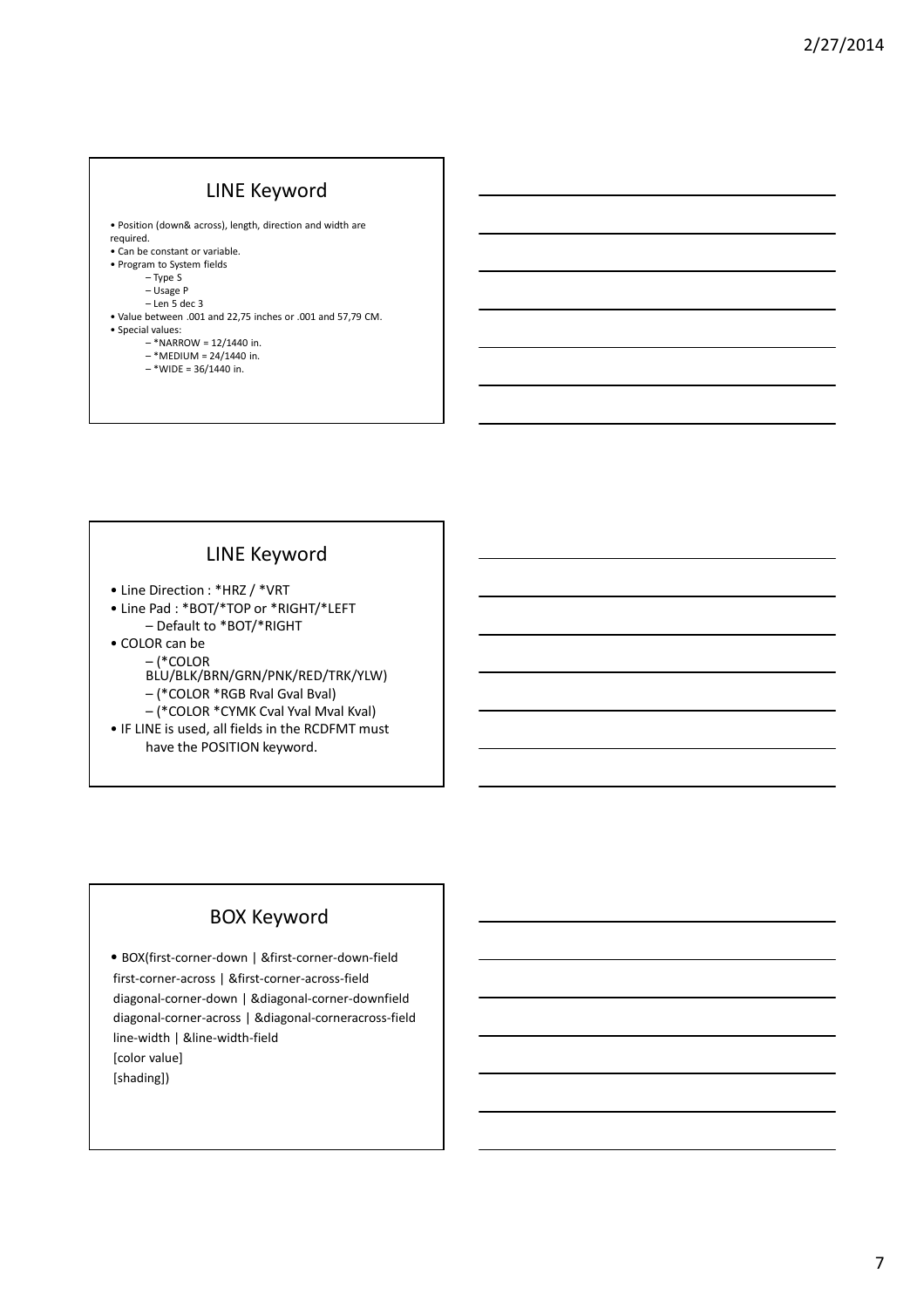#### BOX Keyword

- Indicate coordinates in X/Y..
- Line width
- Color
- Shade in % or KWD and color
- XLIGHT/\*LIGHT/\*MEDIUM/\*DARK/\*XDARK)
- (\*SHADE \*MEDIUM (\*COLOR BLU))

#### **OVERLAY**

• Create an overlay…

- Easy when you know.. Just use the CRTOVL command
- Install the AFP printer driver on your PC
- Use any windows application to design your
- overlay.. (word, paint, publisher...)<br>● Print it using the print driver →(print to file)<br>● Transfer the file to a PF in the IBM i
- 

• Create overlay …

http://www-01.ibm.com/support/docview.wss?uid=nas8N1018625

• http://www.youtube.com/watch?feature=player\_embedded&v=tdO9FMH A9ko

# **Overlay**

• Step by step

- Install the AFP printer driver
	- From iSeries access for windows…
- Print to file using the AFP driver – Specify output as overlay
- Create a PF on the i
- **CRTPF FILE(COMMONxx/AFPRES) RCDLEN(32766) MAXMBRS(\*NOMAX) LVLCHK(\*NO)**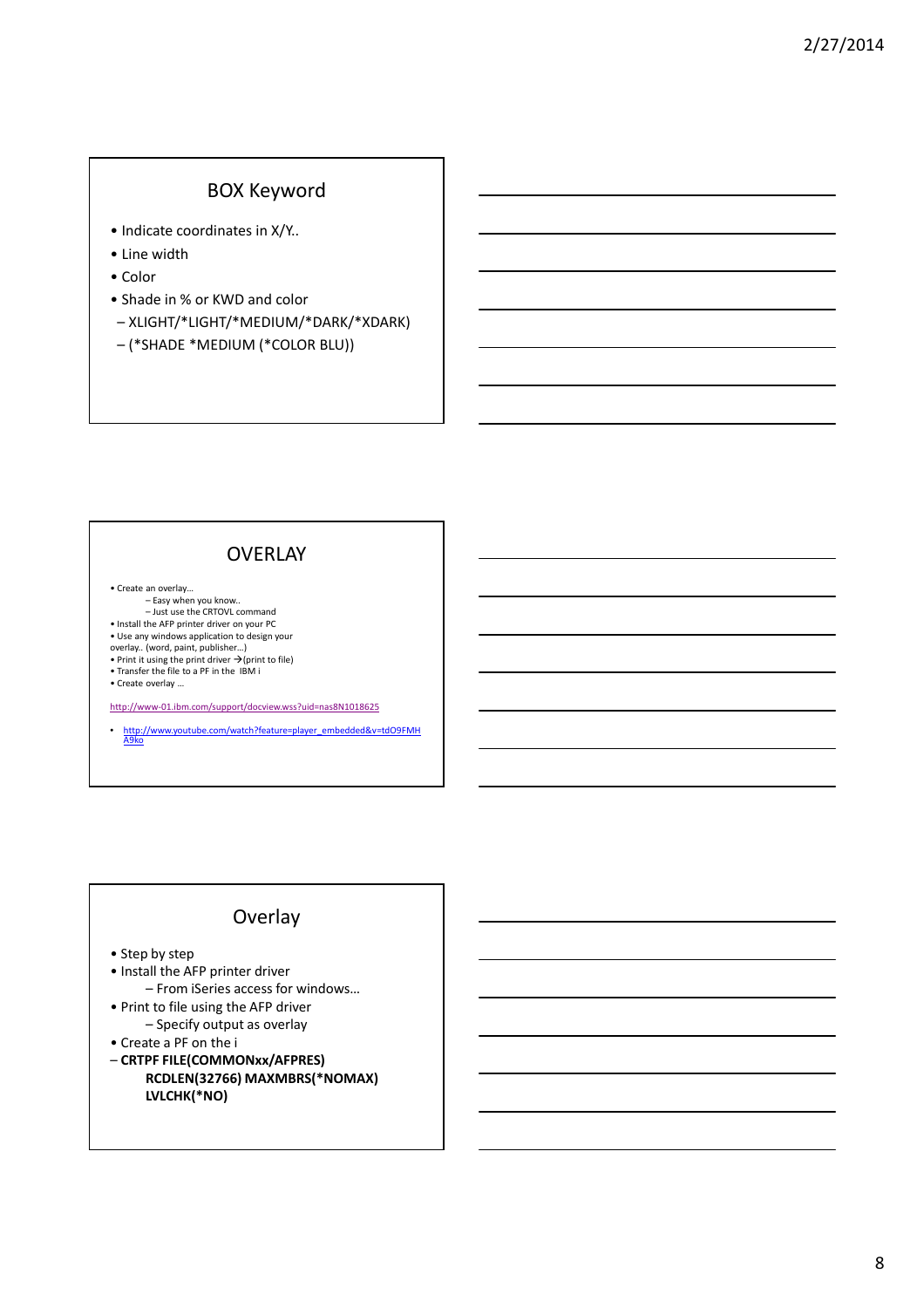#### **OVERLAY**

• CRTOVL OVL(COMMON/COMMONC) FILE(COMMON/AFPRES) MBR(COMMONC) DATATYPE(\*AFPDS) TEXT('Common Luxembourg Overlay Col') • CHGPRTF FILE(SMPOVL) DEVTYPE(\*AFPDS) PAGESIZE(72 120 \*ROWCOL) CPI(15) FRONTOVL(COMMON/COMMONC \*SAME \*SAME) OUTQ(\*LIBL/COMMON00)

### Page Segment

- Is just an image (logo signature…)
- PAGSEG(library-name | &library-name-field/ page-segment-name | &page-segment-name-field position-down | &position-down-field position-across | &position-across-field [(\*SIZE height | height-field width | &width-field)] [(\*ROTATION rotation | &rotation)]

#### Fonts

- Use WRKFNTRSC command
- Naming… is a \*FNTRSC object but
	- An IBM font starts with C0
	- An IBM character set starts with T1
	- An IBM coded font name starts with X0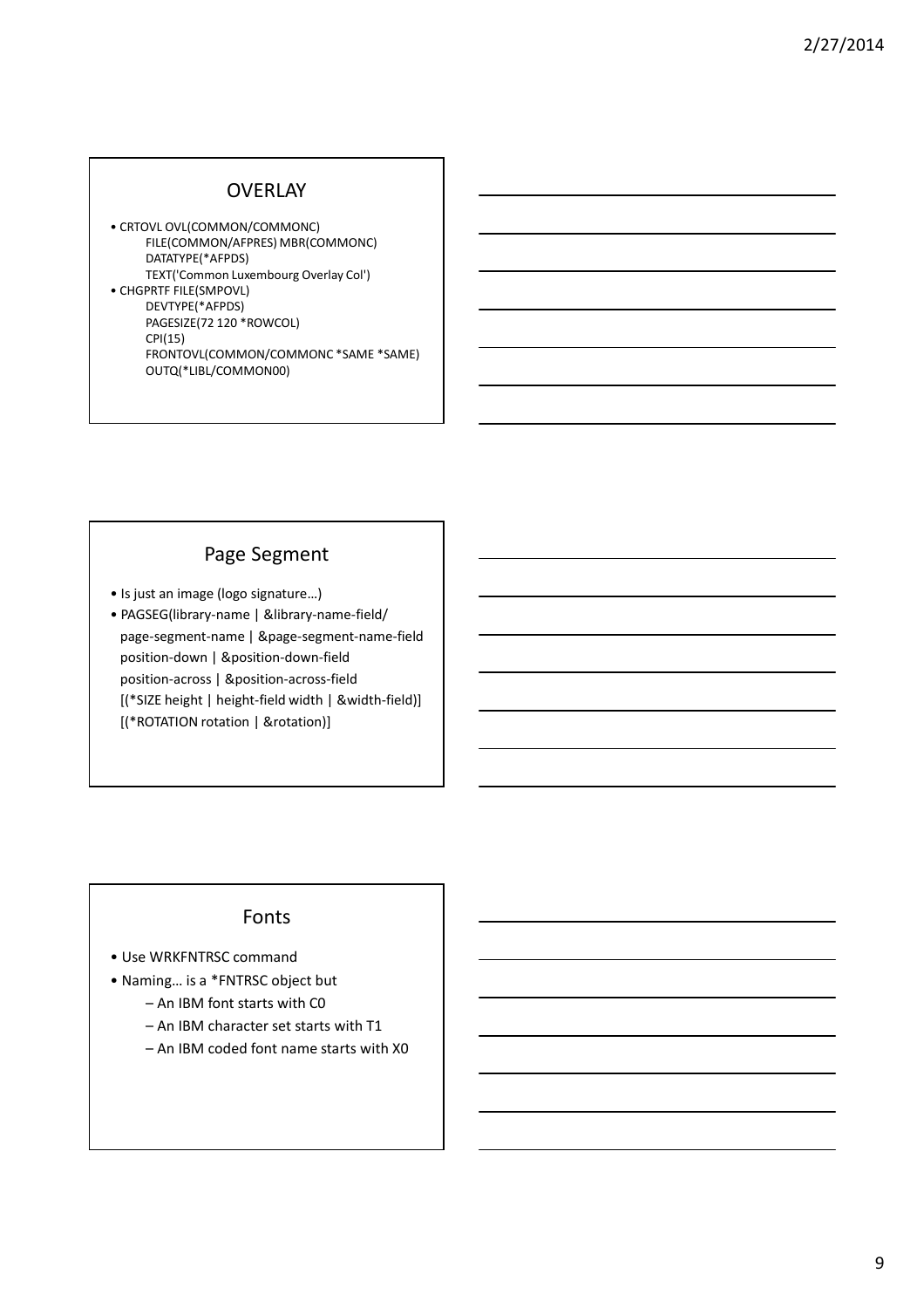

### NetServer Printer

- Create a Share for your PC…
- http://www-01.ibm.com/support/docview.wss?uid=nas8N 1019655
- evrything is also in QUSRTOOL.. (SS1 option7)
- GO NETS
- http://www.youtube.com/watch?feature=play er\_embedded&v=jIjwnnrFrH0

#### PDF using PSF

• Create PDF using a 'virtual' printer

```
– Create a pdf printer…
• Using a wizard from iSeries Navigator
```
OR

CRTPSFCFG PSFCFG(COMMON/PRTPDF) PDFGEN(\*STMF) PDFDEVTYPE(\*IP40300) PDFPPRDWR1(\*A4) PDFPPRDWR2(\*A4) PDFSENDER(\*SPLFOWN) PDFDIR('/home/ROPA')

CRTDEVPRT DEVD(COMMONPDF)<br>DEVCLS(\*LAN) TYPE(\*IPDS) MODEL(0) LANATTACH(\*IP)<br>AFP(\*YES) PORT(22000) FONT(11)<br>ACTTMR(\*NOMAX) RMTLOCNAME('127.0.0.1') USRDFNOBJ(COMMON/PRTPDF \*PSFCFG) VARY on … STRPRTWTR …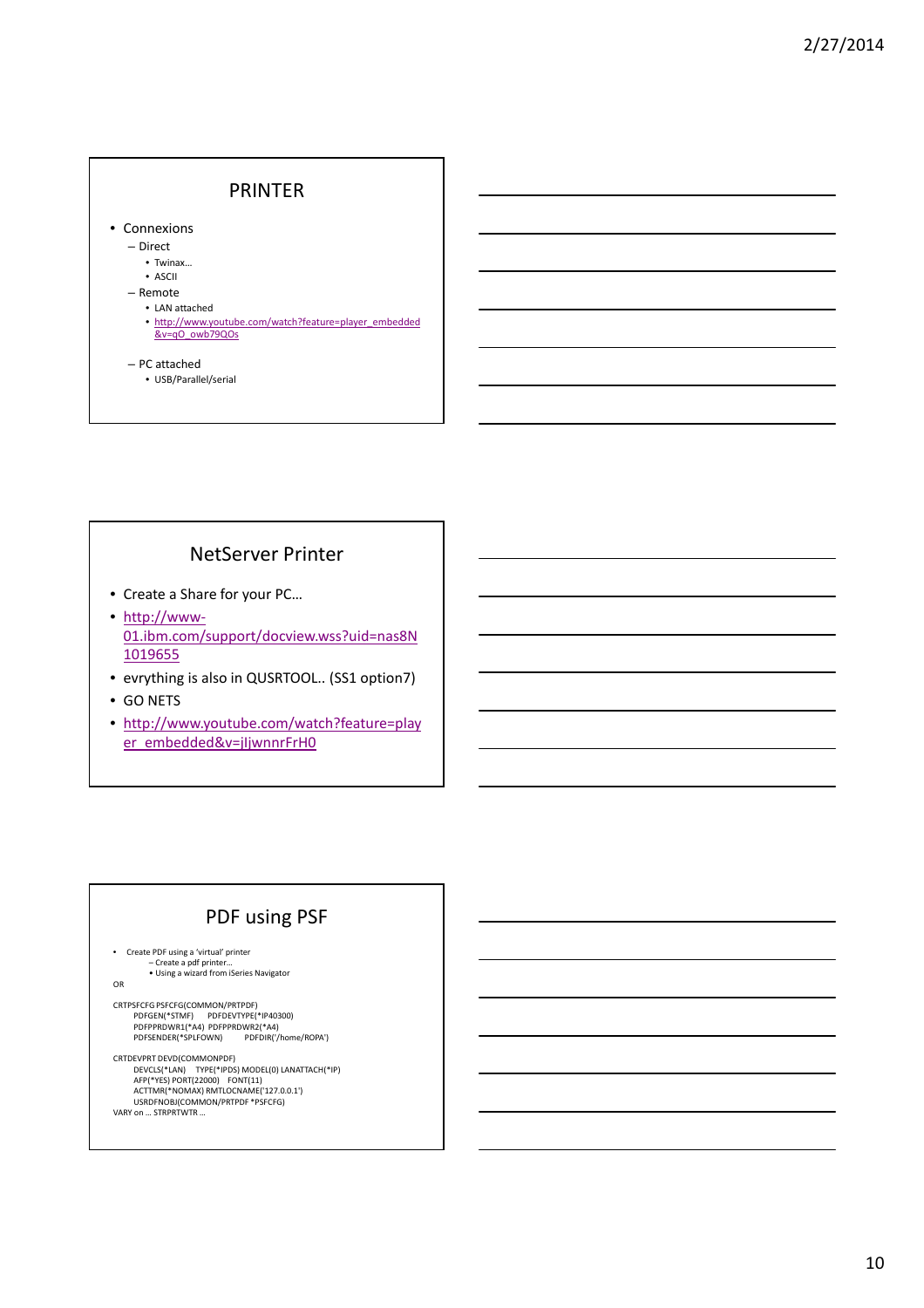### MAIL AS PDF

- CRTPSFCFG PSFCFG(COMMON/MAILPDF) PDFGEN(\*MAIL) PDFDEVTYPE(\*IP40300) PDFPPDWR1(\*A4) PDFPPRDWR2(\*A4) PDFMAILSVR(relaysmtp.real.net) PDFSENDER(QSPLJOB) PDFDIR('/home/ROPA') TEXT('transform to PDF')
- CRTDEVPRT DEVD(COMMONMAIL) DEVCLS(\*LAN) TYPE(\*IPDS) MODEL(0) LANATTACH(\*IP) AFP(\*YES) PORT(22002) FONT(11) TRANSFORM(\*N) RMTLOCNAME('127.0.0.1') USRDFNOBJ(COMMON/MAILPDF \*PSFCFG)
- OVRPRTF FILE(QPDSPNET) USRDFNDTA('MAILTAG(paul.roy@real.lu)') OPNSCOPE(\*JOB)
- dspneta output(\*PRINT)

### Print as PDF

- From V6R1 – OVRPRTF FILE(QPRTLIBL) DEVTYPE(\*AFPDS) TOSTMF('/home/Ropa/test.pdf')
	- WSCST(\*PDF)
	- OPNSCOPE(\*JOB)
	- DSPLIBL OUTPUT(\*PRINT)
- → No spooled file, only PDF stream file

| PDF output                                                                                                |                                                                           |               |                                                                                                   |                   |
|-----------------------------------------------------------------------------------------------------------|---------------------------------------------------------------------------|---------------|---------------------------------------------------------------------------------------------------|-------------------|
| 5770SS1 V7R1M0 100423                                                                                     |                                                                           |               | Library List                                                                                      | 27/02/14 11:26:01 |
| Library                                                                                                   | Type                                                                      | ASP<br>Device | Text Description                                                                                  |                   |
| OSYS<br>QSYS2<br><b>OHLPSYS</b><br><b>OUSRSYS</b><br><b>QPDA</b><br><b>COMMON</b><br>QGPL<br><b>OTEMP</b> | SYS<br>SYS<br>SYS<br>SYS<br>PRD<br><b>USR</b><br><b>USR</b><br><b>USR</b> |               | System Library<br>System Library for CPI's<br>System Library for Users<br>General Purpose Library |                   |
|                                                                                                           |                                                                           | .             | END OF LISTING *****                                                                              |                   |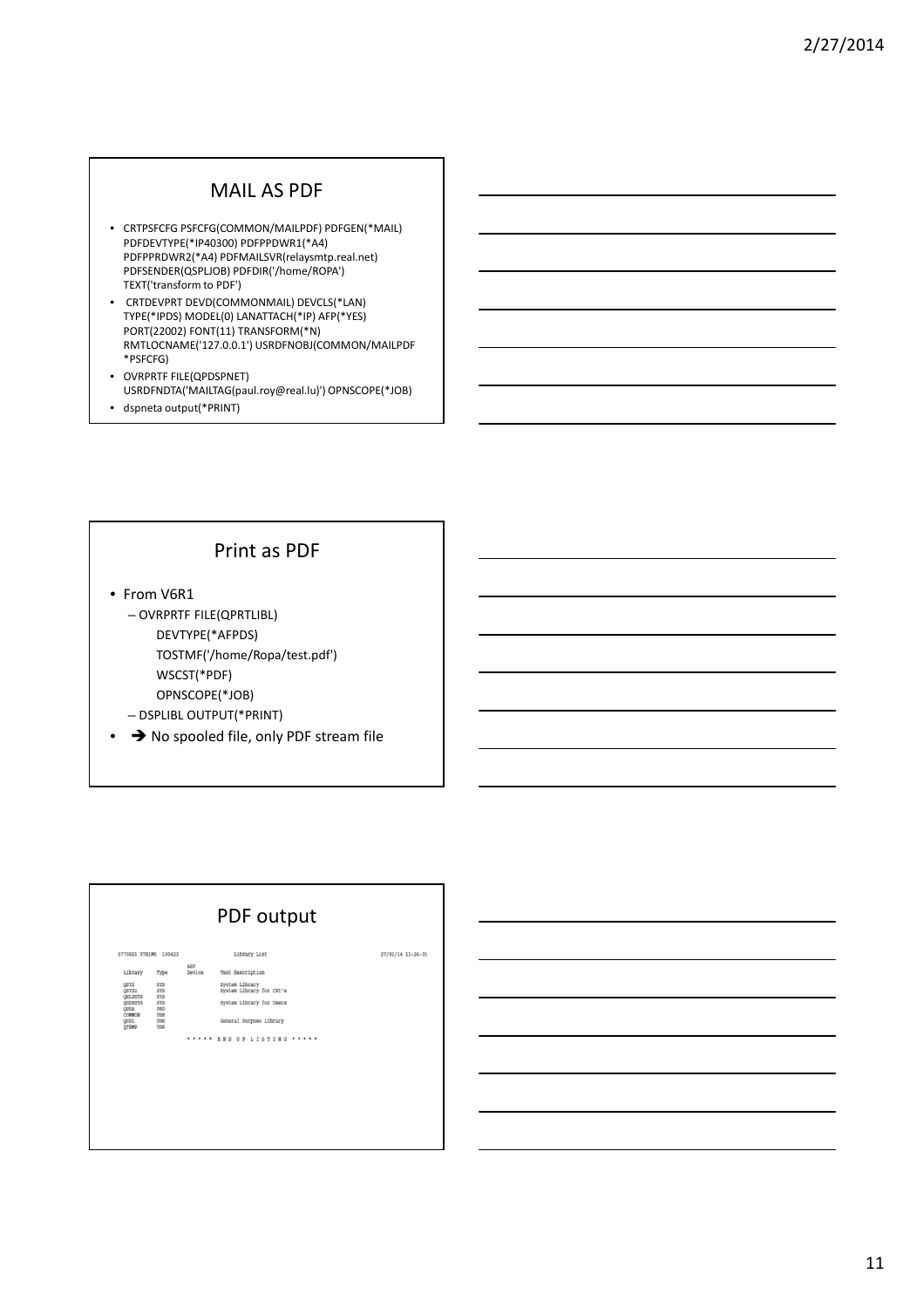#### PDF V7R1

- DSPNETA \*PRINT
- CPYSPLF FILE(QPDSPNET) TOFILE(\*TOSTMF) TOSTMF('/home/ropa/dspneta.pdf') WSCST(\*PDF)

# News from 6.1

- Use UTC for spool file date and time
- System i Navigator : Add Printer Wizard
- Generate PFD from applications with minor change to PRTF
	- 5761TS1 option 1 Transform service
	- PRTF parameter

# Printing NEW for V7R1

- PDF from CPYSPLF
- New QIBM\_QSP\_SECURITY exit point
- Encryption of PDF output (Infoprint Server LP)
- PSF extension
	- Disabling offset stacking and edge mark printing
	- Specifying public data authority for directories that are created by PSF.
	- Improved PSF debugging capabilities